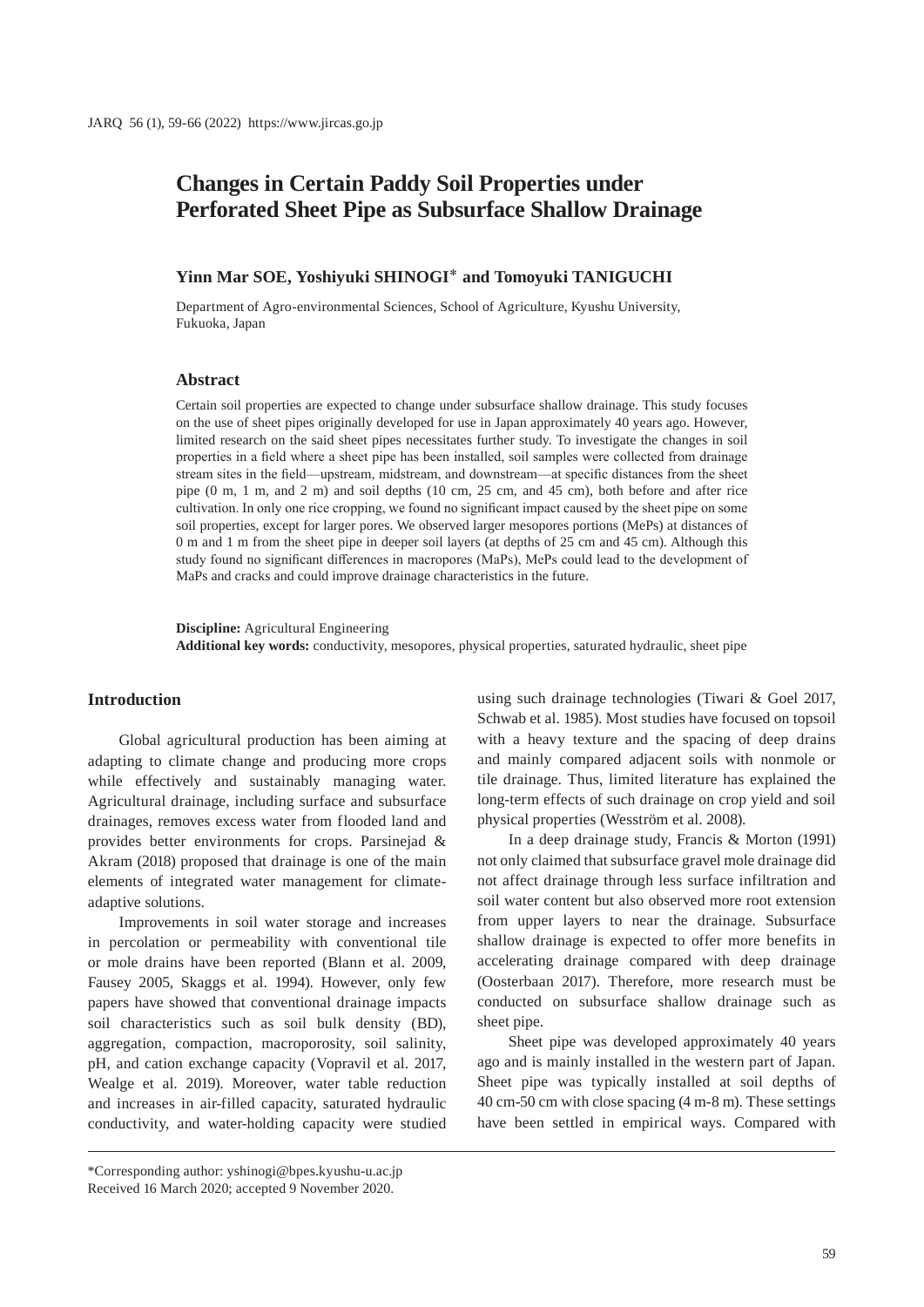#### Y. M. Soe et al.

other conventional drains, sheet pipe has one significant advantage of not requiring transitional materials (JASPiP 2014) such as gravel and straw; thus, sheet pipe is considered a cost-effective and environmentally friendly technique. The limited previous studies on paddy fields with heavy texture soils found that installing sheet pipe had some benefits in reducing waterlogging and the electrical conductivity (EC) of drained water (Setiawan et al. 2019). Moreover, our previous study reported the long-term impacts of sheet pipe on some paddy fields (Soe et al. 2019).

However, research on the drainage function of sheet pipe and its impact on soil properties remains inadequate. For instance, it remains unclear where the drainage water passes through, and the why and how aspects of the sheet pipe function have yet to be clarified. Moreover, when will these impacts appear after installation is still uncertain. Hence, this study investigated the changes in certain paddy soil properties as a short-term impact under newly installed sheet pipe during a single rice cropping. For that purpose, we studied the properties of soil collected from stream sites (upstream, midstream, and downstream) with sheet pipe installed in the field at specific distances from the sheet pipe (0 m, 1 m, and 2 m) and soil depths or layers (10 cm, 25 cm, and 45 cm), both before and after rice cultivation.

# **Materials and methods**

Polyethylene plastic perforated sheet pipe with distinct tiny pores (approximately 1 mm in diameter, 532 holes m−1) and weighing 17 kg per 100 m was installed in a paddy field at Takedatsu, Kunisaki City, Oita Prefecture, Japan, on April 3, 2018. The experimental field (measuring 0.32 ha) is located 0.36 m above sea level in a closed embankment to prevent the intrusion of seawater. This land was reclaimed approximately 40 years ago and has recently been used for the cultivation

of rice as fodder. Prior to cultivation in 2018, 20 tons of gypsum and 200 kg of manure per hectare were applied. Table 1 summarizes the time schedule.

On average, there was a 4-m gap between the installed sheet pipe along a 0.1% slope in the field. The installation process required first cutting up the land with a ripper mounted on a bulldozer and then installing perforated sheet pipe at a depth of 40 cm (Fig. 1 (a)). This flat plastic sheet could be transformed into a pipe measuring 70 mm in diameter when installed in the field using a mole drainer (Fig. 1 (b)). The drain outlet was closed at the end of July in 2018 (during the growth period).

The first soil sampling was performed on April 4, 2018, one day after the installation of the sheet pipe. The second sampling was later performed after rice harvesting on November 25, 2018.

A total of 27 soil samples representing the stream sites with the sheet pipe (upstream, midstream, and downstream) were collected at three soil depths (10 cm, 25 cm , and 45 cm) in triplicates. A visual and soil hardness investigation revealed a compacted plow layer at a depth of 15 cm-20 cm. We collected soil samples from different soil layers as follows: 10 cm as disturbed topsoil, 25 cm as undisturbed topsoil, and 45 cm as undisturbed subsoil, with 100 cm<sup>3</sup> sampling cores for undisturbed soil and approximately 500 g of disturbed soil. For the second sets, 81 soil samples representing the same state as the first sampling plus three additional distances from the sheet pipe (0 m, 1 m, and 2 m) were collected after harvesting. Both disturbed (500 g) and undisturbed soils with 100 cm<sup>3</sup> cores were collected. The average temperatures during soil sampling were 17.1°C (first sampling) and 12.1°C (second sampling).

Field infiltration was analyzed with a DIK-4201 cylindrical intake rate meter at distances of 10 m and 30 m from the drain outlet after sheet pipe installation (at the first soil sampling) and after one rice cropping



(a) Installing sheet pipe in the field



**40 cm** (b) A roll of perforated sheet and a mole drainer

Source: https://jaspip.jp/siryou/

**Fig. 1. General features of perforated sheet pipe and its installation in the field**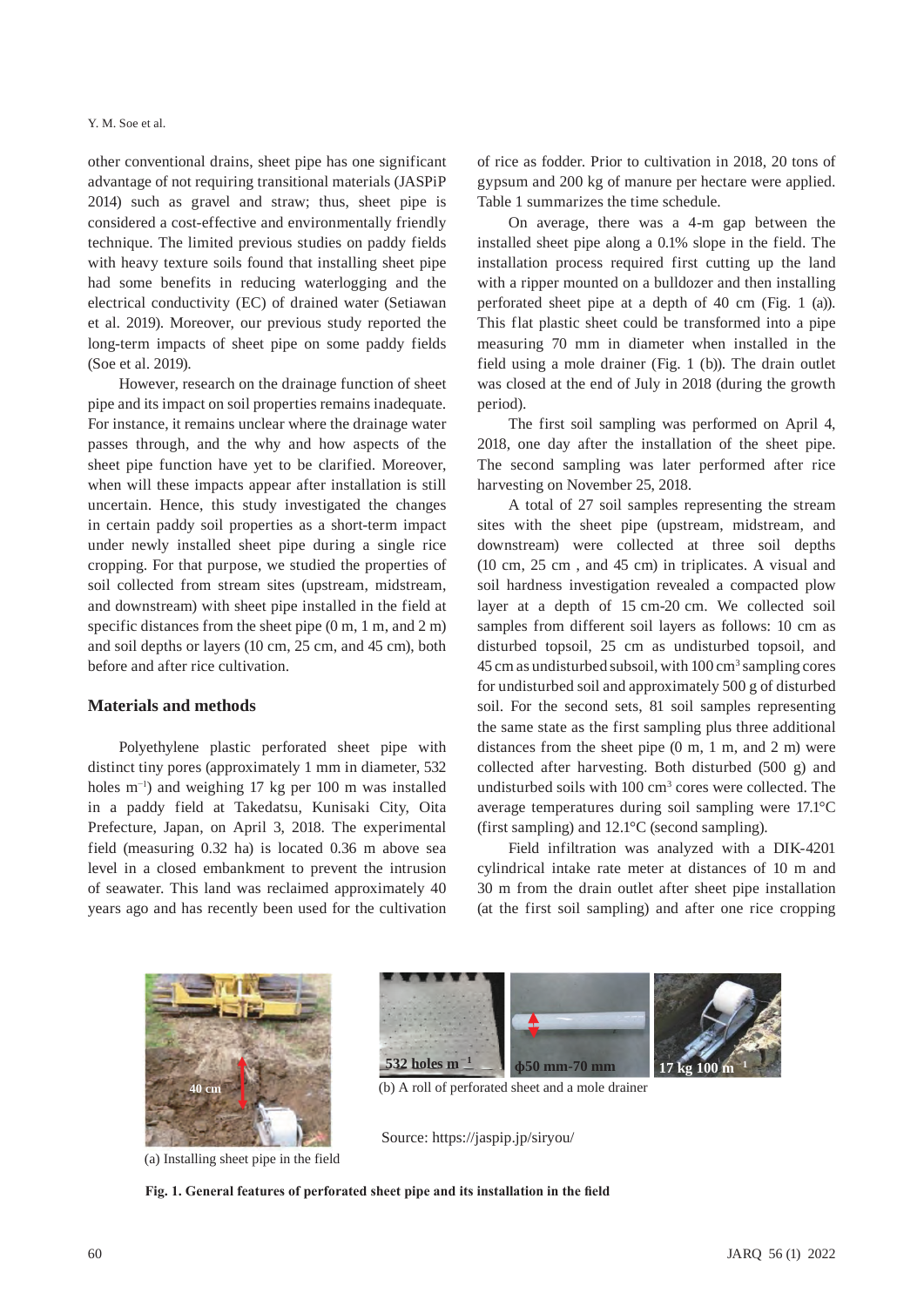(at the second soil sampling). In the laboratory, the soil texture (% sand, silt, and clay) was analyzed using the pipette method and classified as per the US Department of Agriculture (USDA) procedure. Soil moisture content was measured using the gravimetric method. Saturated hydraulic conductivity was measured with a Daiki permeameter (DIK-4050) using the falling head method. In this study,  $Ks$  (cm s<sup>-1</sup>) value was converted into a logarithmic value (−log *K*s). The soil organic matter (OM) content (%) was determined using the ignition loss method with a muffle furnace (ADVANTEC KL-160) and calculated from the difference of the dried weight at 105 $\degree$ C and 550 $\degree$ C divided by the dried weight at 105 $\degree$ C  $\times$ 100. Soil BD was analyzed using the dry core method (Rowell 1994). The soil–water characteristic curves, which were used to formulate three prediction trends at lower suction values, S shape, and higher suction values, were drawn using the hanging column method for lower suction values  $(-10 \text{ to } -150 \text{ cm})$  and the centrifuge method (KOKUSAN 2750) for higher suction values  $(pF =$  negative logarithm for height of water column in centimeter; 2.4-4.2). The Young–Laplace equation was then applied together with these three prediction trends to calculate the pore size distribution. In this study,  $> 50$ µm pore size was classified as a MaP and 0.5 µm-50 µm pore size as a MeP (Lal & Shukla 2004). Plant available moisture (PAM) was calculated to find the difference between pF 2.0 and pF 4.2 (Lal & Shukla 2004). The units of all pores were  $\text{cm}^3 \text{ cm}^{-3}$ . The HORIBA HM-20p pH meter and HORIBA ES-14 conductivity meter were used to measure soil pH and EC ( $\mu$ S m<sup>-1</sup>) in 1:5 deionized

**Table 1. Time schedule**

| Activity                                | Timing $(2018)$ |
|-----------------------------------------|-----------------|
| Installation of sheet-pipe              | April 3         |
| Soil sampling (before rice cultivation) | April 4         |
| Land preparation                        | April 12        |
| Rice planting                           | April 15        |
| Closure of drainage                     | July 18         |
| Harvesting                              | November 10     |
| Soil sampling (after rice cultivation)  | November 25     |

water. Total carbonate (total  $CO<sub>3</sub>$ ) was measured using volumetric analysis (Rowell 1994). Disturbed soil samples were used to determine soil texture and analyze OM, pH, and EC.

Statistical analyses, such as Pearson's correlation, linear regression analysis, analysis of variance (ANOVA), F-test, a multicollinearity test, and formulating an adjusted  $R^2$  test, were conducted using SPSS 15. All means were compared to identify the changes under the installed sheet pipe before and after rice cropping at the stream sites at specific distances from the sheet pipe at all soil depths, with a least significant difference of 5%.

## **Results**

#### **1. General properties of soils**

As shown in Table 2, the soil texture in the study field was sandy loam in the upper two layers (10 cm and 25 cm) and loamy sand in the deeper layer (45 cm). Although the soil pH at a soil depth of 10 cm was not different from that of 45 cm, the EC and total  $CO<sub>3</sub>$  (%) values at a soil depth of 45 cm were higher than those in the upper two layers.

The basic intake rate at a 2-m distance from the sheet pipe after rice cropping showed a slightly higher trend than that at a 2-m distance before rice cropping (Table 3).

## **2. Changes and differences in soil physical properties**

Figure 2 shows the changes and differences in certain soil properties (N = 27, 3  $\times$  3  $\times$  3). A one-way ANOVA was carried out for all factors—rice cropping, distance, streamlines, and soil depth (layer)—for the 27 soil samples. There was a significant difference, on average, for rice cropping  $(P < 0.01)$ . For streamline, the averages of BD, OM, −log *K*s (saturated hydraulic conductivity), and MaPs were significantly different. Moreover, for soil depth, the averages of BD, OM, and MePs were significantly different. For MeP, there is a significant difference among rice cropping, distance, and soil depth.

In this study, "change" refers to changes caused by rice cropping, whereas "difference" refers to the differences among stream lines, distance, and soil depths.

| Soil Depth      | Sand $(\%)$        | $Silt(\%)$                          | Clay(%)            | Soil Texture | pH                     | EC                        | Total $CO3$      |
|-----------------|--------------------|-------------------------------------|--------------------|--------------|------------------------|---------------------------|------------------|
|                 |                    |                                     |                    | (USDA 1994)  | (H <sub>2</sub> O 1:5) | $(\mu S \text{ cm}^{-1})$ | $(\%)$           |
| $10 \text{ cm}$ |                    | $75.5 (\pm 1.3)$ 15.2 ( $\pm 2.1$ ) | $13.3 \ (\pm 1.7)$ | Sandy loam   | $6.7 (\pm 0.2)$        | 58.9 $(\pm 9.9)$          | 5.2 ( $\pm$ 1.5) |
| $25 \text{ cm}$ |                    | 74.2 ( $\pm$ 4.6) 13.2 ( $\pm$ 4.5) | $12.6 \ (\pm 1.4)$ | Sandy loam   | $6.6 (\pm 0.3)$        | $76.6 (\pm 16.7)$         | 5.9 $(\pm 1.1)$  |
| 45 cm           | $81.6 \ (\pm 1.4)$ | $9.7 (\pm 1.6)$                     | $8.7 (\pm 1.0)$    | Loamy sand   | $6.7 (\pm 0.2)$        | 79.7 $(\pm 15.5)$         | $6.5 (\pm 2.3)$  |

\* Numbers in parentheses denote standard deviations.

Number of disturbed samples = 108 (27 before + 81 after rice cropping)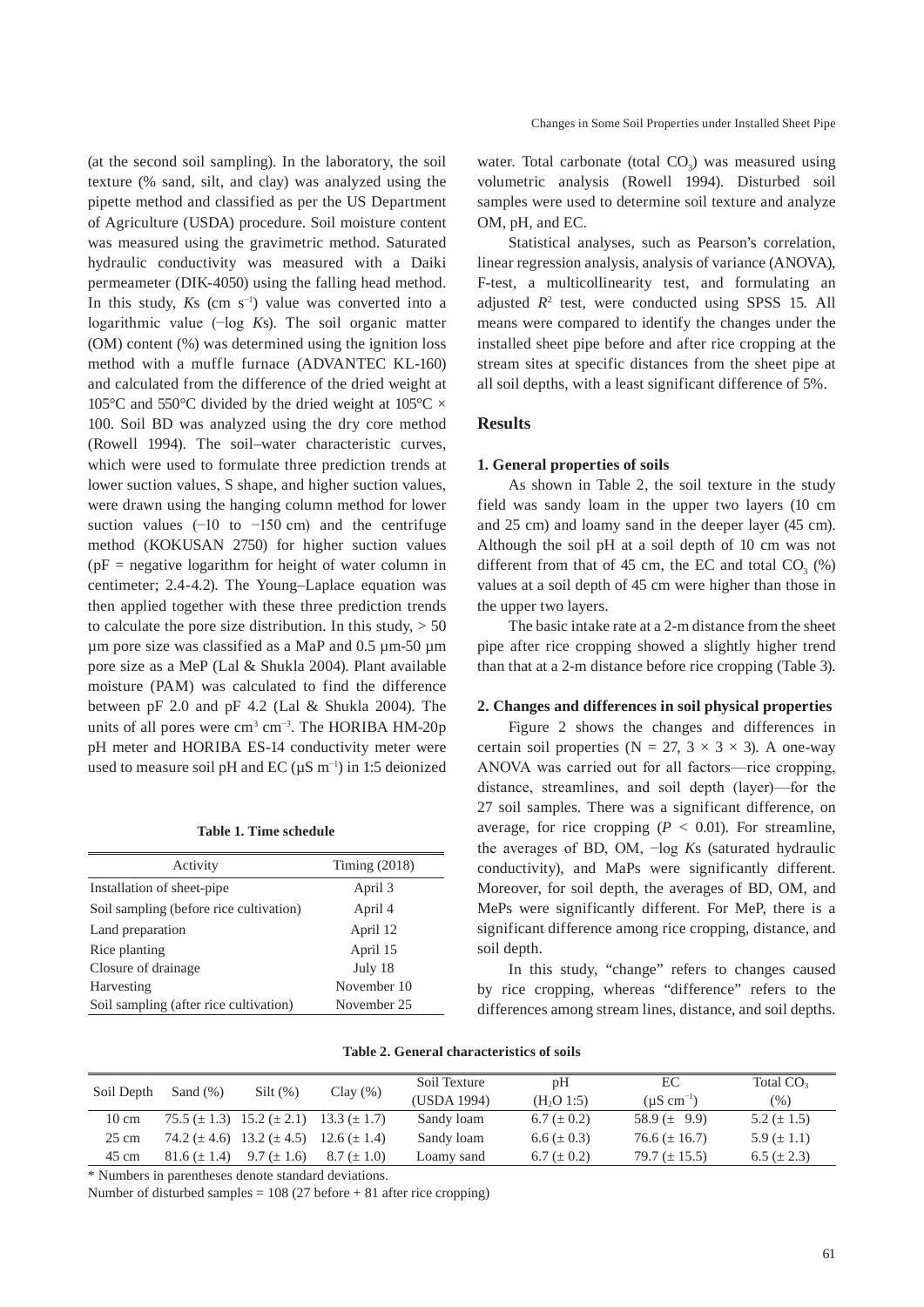Y. M. Soe et al.

Figures 2 (a) and (b) show the changes and differences in the average BD and OM. At all soil depths, the average BD decreased, whereas the average OM increased after rice cropping in comparison with before rice cropping. The average BD at a 2-m distance from the sheet pipe through the soil layers decreased from 1.42 g cm<sup>-3</sup> (before rice cropping) to 1.35 g cm<sup>-3</sup> (after rice cropping). In contrast, the average OM through the soil layers increased from 1.5% (before rice cropping) to 3.2% (after rice cropping).

For streamline after rice cropping, the average BD of the upstream site (1.39 g cm−3) was slightly larger than those of the downstream site  $(1.33 \text{ g cm}^{-3})$ . After rice cropping, the OM content at 25 cm depth was larger than that at 10 cm depth.

Figures 2 (c)-(f) show the changes and differences of −log *K*s, MaP, MeP, and PAM at each distance, streamline, and soil depth before and after rice cropping.

Although −log *K*s generally decreased after rice cropping, MaP, MeP, and PAM almost increased compared with that before cropping at all depths. After rice cropping, the average −log *K*s decreased from the upstream to the downstream site. For soil depths, the average value of −log *Ks* at 45 cm depth was the minimum.

A large portion of MeP increased near the sheet pipe downstream. The average MeP was 0.23 cm<sup>3</sup> cm<sup>-3</sup> at 25 cm depth and 0.21 cm<sup>3</sup> cm<sup>-3</sup> at 45 cm depth.

The increases in MaP and MeP at a 2-m distance at 25 cm and 45 cm soil depth after rice cropping were different from those at a 2-m distance before rice cropping. Moreover, the average MaP and MeP at 45 cm depth at the downstream site increased from 0.03 + 0.14 cm<sup>3</sup> cm<sup>-3</sup> (2-m distance before rice cropping) to  $0.03 + 0.24$  cm<sup>3</sup> cm<sup>-3</sup> (0-m distance after rice cropping).

Saturated hydraulic conductivity and MaPs mostly increased with the conventional subsurface drainage in paddy fields (Talukolaee et al. 2018).

**Table 3. Comparison of infiltration test before and after rice cropping**

|                                     |     |                     |                                     | $2-m$ JAISP (before) $2-m$ ISP (after) |               |     |  |
|-------------------------------------|-----|---------------------|-------------------------------------|----------------------------------------|---------------|-----|--|
| Expression                          |     | $10 \text{ m}$ 30 m |                                     | $10 \text{ m}$ 30 m                    |               |     |  |
|                                     |     |                     | from from Average from from Average |                                        |               |     |  |
|                                     |     | outlet outlet       |                                     |                                        | outlet outlet |     |  |
| Basic Intake rate<br>(mm $h^{-1}$ ) | 2.9 | 5.9                 | 4.4                                 | 4.9                                    | -12.          | 8.5 |  |
|                                     |     |                     |                                     |                                        |               |     |  |

2-m JAISP denotes testing at a 2-m distance from the sheet pipe just after installation before rice (fodder) cultivation. 2-m ISP denotes testing at a 2-m distance from the installed sheet pipe after rice (fodder) harvesting.

# **3. Relationship between the soil properties and saturated hydraulic conductivity**

Figure 3 shows the relationship between saturated hydraulic conductivity (−log *K*s) and some soil properties before and after rice cropping for each depth  $(N = 36,$ 9 [before]  $+ 27$  [after]), as well as regression lines.

The larger the −log *K*s, the larger the BD but the smaller the OM, MaP, MeP, and PAM for all depths. For rice cropping, BD decreased, whereas OM, MaP, MeP, and PAM increased for all soil depths. The largest  $R^2$  was between −log *K*s and OM (0.74-0.81), followed by BD (0.65-0.78).

#### **4. Average soil properties according to each factor**

According to multiple comparisons (27 treatments), the average soil properties  $(N = 3)$  at the same streamline under different distances from the sheet pipe, and soil depths after rice cropping were statistically different. There was a clear difference between soil depths, and the soil characteristics of the deeper depth were different from those of the shallow ones. For example, the BD at 45 cm depth was different from that at 10 cm and 25 cm depth under the same stream site and distance. However, only MeP at a 0-m distance at 45 cm depth downstream was larger in the deeper depth. A large average value of MeP was found in the deeper depth, especially in the downstream site.

### **Discussion**

After a single rice cropping, changes and differences in BD, OM, and −log *K*s (Fig. 2 (a), (b), (c)) were observed. Smaller BD and larger OM were found even at the deeper layers (25 cm and 45 cm) at the downstream site after rice cropping. At the shallow depths, the intrusion of rice roots induced a reduction in BD. However, these changes were caused not only by rice roots and sheet pipe installation but by many management practices, including rice cropping management practices such as manuring, land cultivation, and water management. BD and OM were also associated with −log *K*s (Fig. 3 (a) and (b)). Ultimately, no significant impacts caused by the use of sheet pipe could be identified.

This study also found a large portion of larger pores (MaP + MeP). Despite the clear increases in MeP at soil depths of 25 cm and 45 cm, there were no clear increases in MaP (Fig. 2 (d) and (e)). In particular, a large portion of MeP was found at the downstream site of 0-m distance and a depth of 45 cm (Table 4).

Larger pores normally develop from the soil surface because of natural drying. However, this study found increases in MeP at deeper layers, with MaP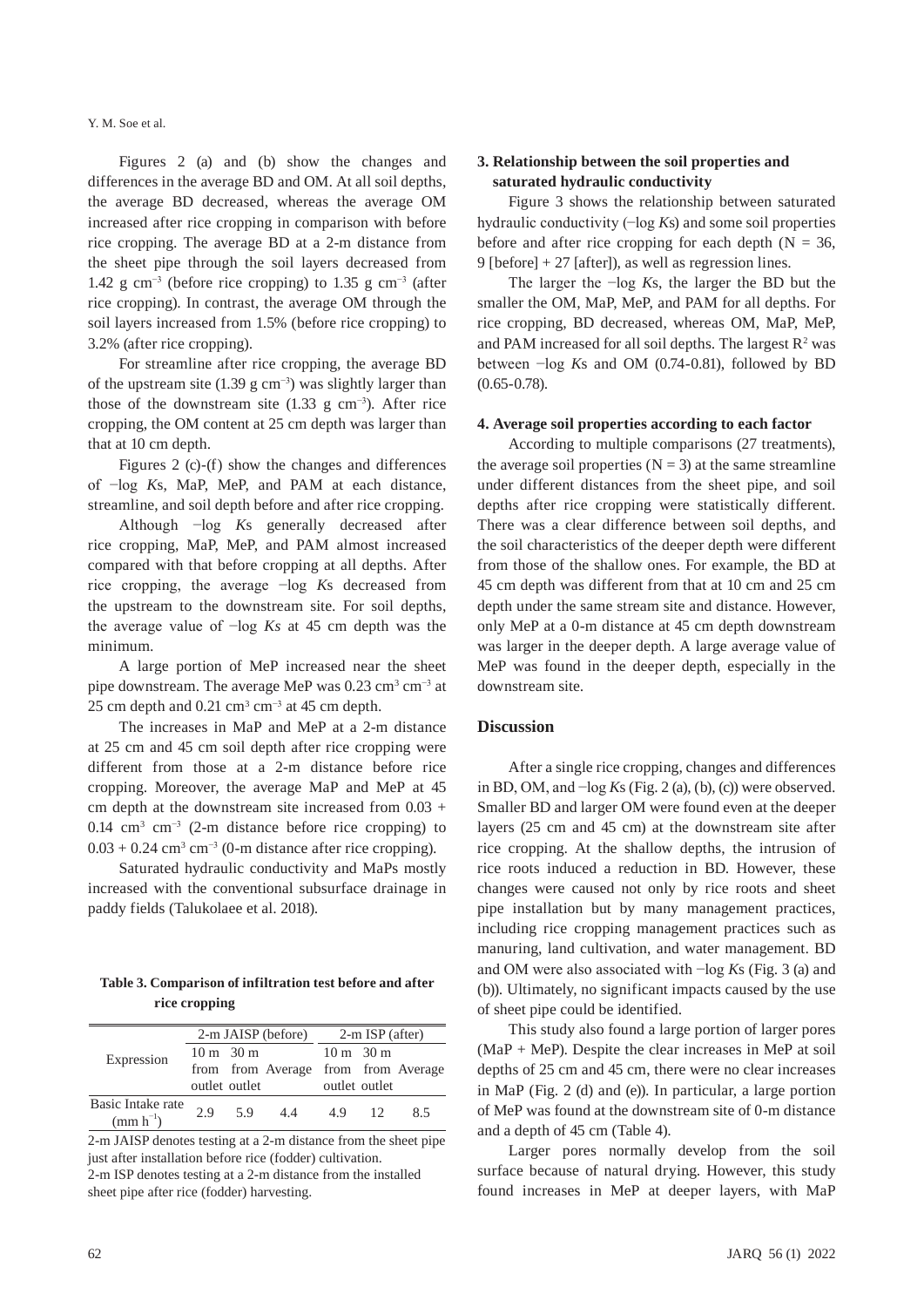development not being clear. This is not normal. It seems feasible to understand that under the opening conditions of the sheet pipe end (outlet), the air was ventilated or moved into the sheet pipe, especially near the drainage outlet (i.e., downstream). We could expect the air intrusion and drying near the drainage outlet to induce MeP development.

In our previous long-term study, increases in MeP

were clear (Soe et al. 2019), but in this study, an increase in MeP was distinct. The sheet pipe used in this study lasted only seven months, whereas those used in our previous long-term study lasted 7 and 12 years.

These larger pores are responsible for the movement of water (Eusufzai & Fujii 2012). The sheet pipe was apparently responsible for MeP development, a sign regarding the transition of MaP development. It is widely



## **Fig. 2. Changes and difference in a) soil bulk density (g cm−3), b) soil organic matter (%), c) saturated hydraulic**  conductivity ( $-\log K$ s), d) macropores (cm<sup>3</sup> cm<sup>-3</sup>), e) mesopores (cm<sup>3</sup> cm<sup>-3</sup>), and f) plant available moisture **(cm<sup>3</sup> cm−3) at different soil depths, stream sites, and sheet pipe distances during rice cropping** Before: before rice cultivation, After: after rice cultivation

Error bars express standard deviations.

*Pc*< 0.01 means that changes in soil properties during a rice cropping are statistically highly significant at *P*< 0.01. *Psp*< 0.05 means that changes in soil properties regarding distances from the sheet pipe are statistically significant at *P*< 0.05.

*Pss*< 0.01 means that changes in soil properties under different stream sites are highly statistically significant at *P*< 0.01. *Psd*< 0.01 means that changes in soil properties at different soil depths shows highly statistically significant at *P*< 0.01.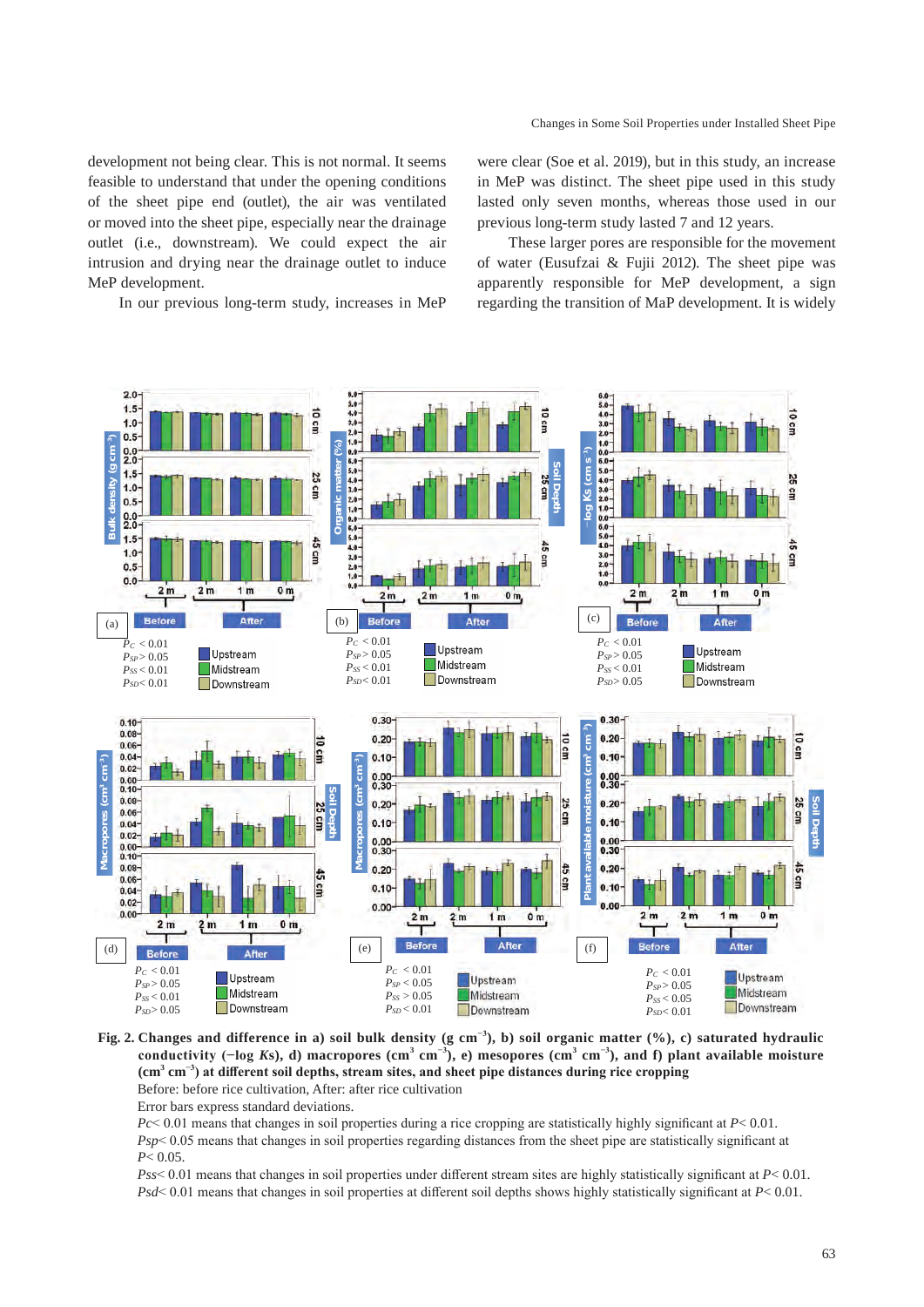

**Fig. 3. Relationships between saturated hydraulic conductivity (–log** *K***s) and a) soil bulk density, b**) soil organic matter (%), c) macropores (cm<sup>3</sup> cm<sup>-3</sup>), d) mesopores (cm<sup>3</sup> cm<sup>-3</sup>), and e) plant  $\mathbf{a}\mathbf{v}$ ailable moisture (cm $^3$  cm $^{-3}$ )

Before: before rice cultivation, After: after rice cultivation

Regression equations are shown for each soil property. x means –log *K*s and Y means each soil property such as BD (g cm<sup>-3</sup>), OM (%), MaPs (cm<sup>3</sup> cm<sup>-3</sup>), MePs (cm<sup>3</sup> cm<sup>-3</sup>), and PAM (cm<sup>3</sup> cm<sup>-3</sup>).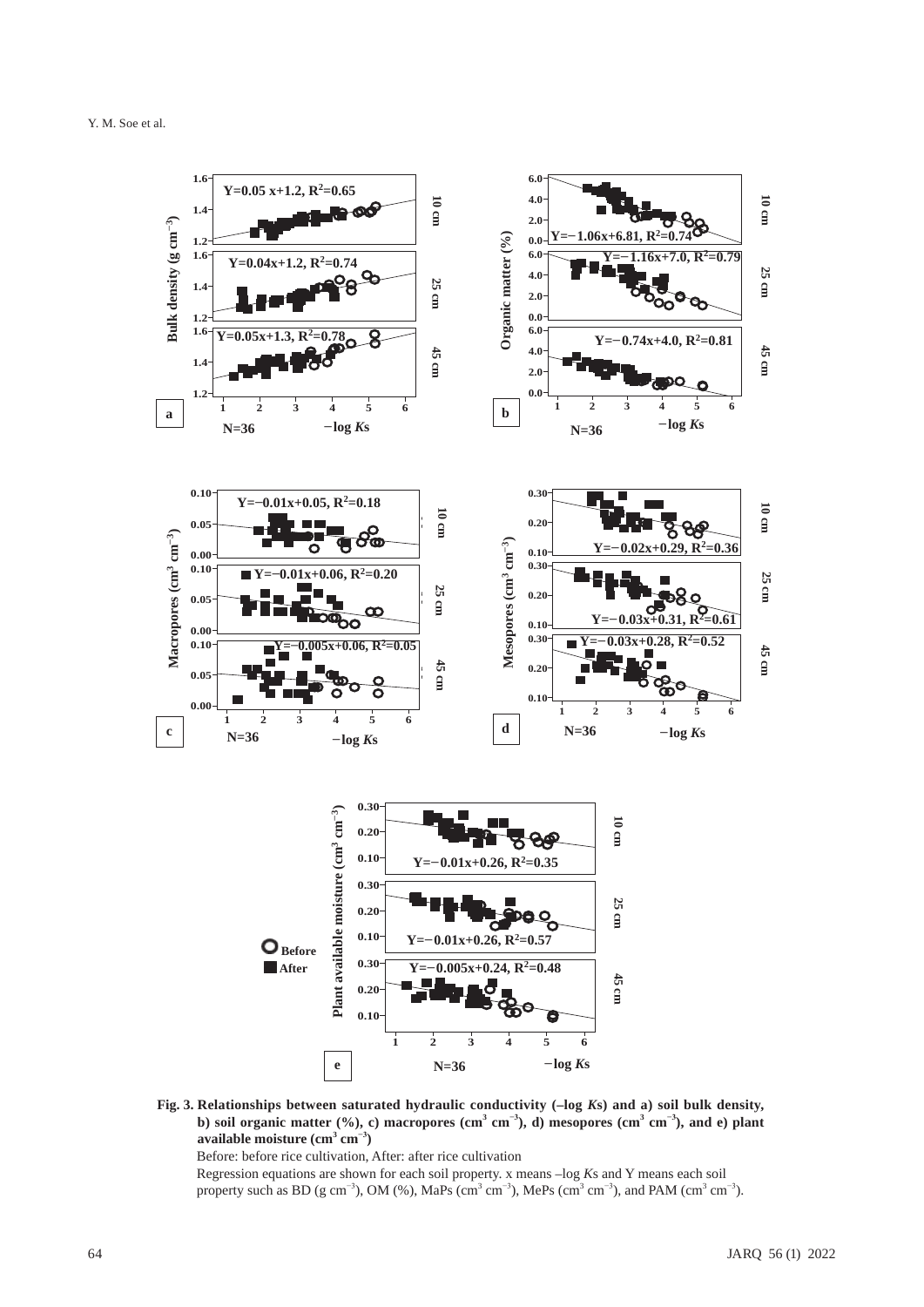known that MaPs develop in several years (Eigendbrod 2003). Tabuchi (1968) also referred to the generation of cracks in paddy soils under traditional drainage as a function of dryness that takes several years.

## **Conclusion**

This study investigated the changes in some soil properties under installed sheet pipe, one of the subsurface drainage technologies, in a paddy field regarding the stream sites of the drainage, the distance from the sheet pipe, and soil depths (layers) during rice cropping. During only one rice cropping, we could find no significant impacts caused by the sheet pipe on some soil properties, except for larger pores. We observed larger MeP portions at distances of 0 m and 1 m from the sheet pipe at deeper soil layers (25 cm and 45 cm), especially at the downstream site. Although the differences in MaPs in this study were not significant, MePs could lead to the development of MaPs and cracks

as well as improved drainage characteristics in the future. An increase in MePs in this study was assumed to be a transition state of small cracks or MaPs. Therefore, the spatial distribution of cracks or MaP under installed sheet pipe must be clarified, and these developing rates and periods should be investigated as part of future studies.

# **Acknowledgements**

We owe deep gratitude to Dr. Tetsuro Fukuda (chairperson of the Japan Sheet Pipe Promotion Association) and Mr. Kozo Arita (a landowner in Takedatsu, Kunisaki City, Oita Prefecture) for helping us smoothly conduct the field experiments. We are also thankful toward our laboratory members who helped during the difficult times involving soil sampling and during the field study. Finally, we would like to note that this study would not have been possible without the financial support of the Japan International Cooperation Agency.

| Stream site | <b>Distances</b> | Soil depths (cm) | <b>BD</b>       | $-\log Ks$      | <b>OM</b>       | MeP                | MaP                 | <b>PAM</b>          |
|-------------|------------------|------------------|-----------------|-----------------|-----------------|--------------------|---------------------|---------------------|
| up          | $\overline{0}$   | 10               | 1.3367 B        | 3.1700 A        | 2.7367 B        | 0.2097 A           | 0.0433 A            | 0.2036 B            |
|             |                  | 25               | 1.3467 B        | 3.1400 A        | 3.7267 A        | 0.2100 A           | 0.0500A             | 0.2187 B            |
|             |                  | 45               | 1.4200 A        | 2.4100 B        | 1.9500 C        | 0.1993 A           | 0.0467A             | 0.2516A             |
|             | $\mathbf{1}$     | 10               | 1.3400 b        | 3.3667 a        | 2.6600 b        | $0.2267$ a         | 0.0400 b            | 0.2645a             |
|             |                  | 25               | 1.3500 b        | 3.1600a         | 3.4800 a        | 0.2200a            | 0.0400 b            | 0.1793 b            |
|             |                  | 45               | 1.4233 a        | 2.6333 b        | 1.9033 c        | 0.1900 b           | 0.0833a             | 0.1559c             |
|             | $\overline{2}$   | 10               | 1.3433 $\beta$  | $3.5433 \alpha$ | $2.5733 \beta$  | $0.2567 \alpha$    | $0.0333$ $\Upsilon$ | $0.2530 \beta$      |
|             |                  | 25               | 1.3533B         | $3.3633 \alpha$ | $3.3900 \alpha$ | $0.2567 \alpha$    | 0.0433 B            | $0.2840 \alpha$     |
|             |                  | 45               | $1.4267 \alpha$ | $3.3133 \beta$  | 1.7467 Y        | $0.2333 \beta$     | $0.0533 \alpha$     | $0.2302$ $\Upsilon$ |
| mid         | $\overline{0}$   | 10               | 1.2933 H        | 2.6467 G        | 4.1467 G        | $0.2300 \text{ G}$ | $0.0467$ H          | $0.2325$ H          |
|             |                  | 25               | 1.3133 H        | 2.3333 G        | 4.4033 G        | 0.2333G            | 0.0533G             | $0.2205$ H          |
|             |                  | 45               | 1.3900 G        | 2.3333 G        | 2.1200 H        | 0.1800H            | $0.0467$ H          | 0.2580G             |
|             | $\mathbf{1}$     | 10               | 1.3100Y         | 2.7200 X        | 4.0767 X        | 0.2300 X           | 0.0400 X            | 0.2048 Y            |
|             |                  | 25               | 1.3167 Y        | 2.7100 X        | 4.1733 X        | 0.2333 X           | 0.0367 X            | 0.2266 X            |
|             |                  | 45               | 1.4000 X        | 2.7467 X        | 2.0800Y         | 0.1867 Y           | 0.0267 Y            | 0.2345 X            |
|             | $\overline{2}$   | 10               | 1.3067 z        | 2.6100 x        | 4.0100 x        | 0.2333 x           | $0.0500$ y          | 0.2046 z            |
|             |                  | 25               | 1.3333y         | 2.7633 x        | 4.1467 x        | 0.2333 x           | $0.0667$ x          | $0.2267$ y          |
|             |                  | 45               | $1.4167$ x      | 2.8600 x        | $2.1033$ y      | $0.1900$ y         | 0.0400 z            | 0.2570 x            |
| down        | $\theta$         | 10               | $1.2567$ q      | $2.4967$ p      | $4.7267$ p      | $0.1927$ q         | $0.0367$ p          | $0.2353$ p          |
|             |                  | 25               | $1.2767$ q      | 2.2033 p        | 4.7400 p        | 0.2400 p           | $0.0367$ p          | $0.2236$ pq         |
|             |                  | 45               | 1.3467 p        | 2.1767 p        | $2.4767$ q      | 0.2433 p           | $0.0267$ q          | 0.2138q             |
|             | $\mathbf{1}$     | 10               | 1.2867 e        | 2.5333 d        | 4.5167 d        | $0.2333$ d         | 0.0300 e            | 0.2468 d            |
|             |                  | 25               | 1.2833 e        | 2.2833 d        | 4.5700 d        | $0.2433$ d         | $0.0333$ e          | 0.2335 d            |
|             |                  | 45               | 1.3567 d        | 2.3433 d        | 2.3800 e        | $0.2333$ d         | $0.0500$ d          | 0.2109 e            |
|             | $\overline{2}$   | 10               | 1.3000 E        | 2.4233 D        | 4.4067 D        | $0.2467$ D         | $0.0267$ D          | 0.2279 E            |
|             |                  | 25               | 1.2967 E        | 2.4467 D        | 4.4133 D        | 0.2433 D           | $0.0267$ D          | $0.2485$ D          |
|             |                  | 45               | 1.3633 D        | 2.4967 D        | 2.2000 E        | 0.2133 E           | 0.0300 E            | 0.1893 F            |

**Table 4. Average of some soil characteristics (Streamline, distance, and depth)**

BD: Bulk Density (g cm<sup>-3</sup>), Ks: Hydraulic conductivity (cm s<sup>-1</sup>), OM: Organic Matter content (%), MaP: Macro-pores (cm cm<sup>-3</sup>), MeP: Meso-pores (cm cm<sup>-3</sup>), and PAM: (Plant Available Moisture, cm<sup>3</sup> cm<sup>-3</sup>), respectively.